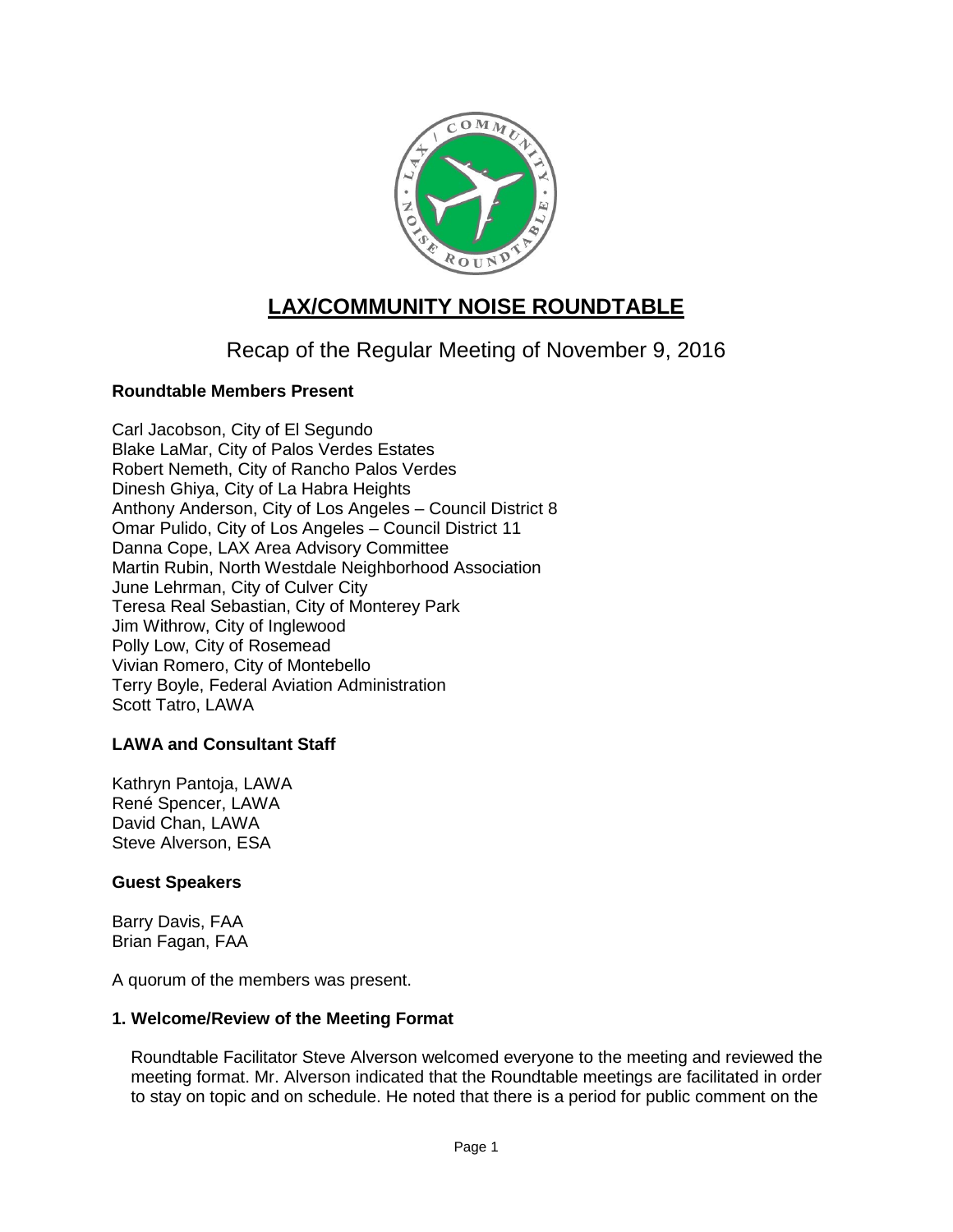agenda and that the Acting Roundtable Chair may permit additional comments on other agenda items as time permits.

## **2. Call to order, Pledge of Allegiance, and Identification of Those Present**

Acting Roundtable Chairman Carl Jacobson called the meeting to order at 7:01 p.m. PST in the Samuel Greenberg Boardroom at LAX. Member Cope led the Roundtable members and audience in the pledge of allegiance. Roundtable members and members of the audience introduced themselves and stated their affiliations.

#### **4. Comments from the Public**

Acting Chairman Jacobson opened the public comment period and asked that speakers keep their remarks to three minutes in length. Upon seeing that there were no requests for public comment, Acting Chairman Jacobson closed the public comment period.

#### **3. Roundtable Membership**

LAWA staff member David Chan acknowledged the receipt of five letters related to Roundtable membership. Two of the letters appointed new representatives for the City of Monterey Park, Teresa Real Sebastian, and the City of Rancho Palos Verdes, Robert Nemeth. Two other letters were membership requests from the City of Rosemead and the City of Montebello. Mr. Chan noted that according to the Roundtable Bylaws, no action is required for membership changes/requests from city jurisdictions.

The fifth letter was a membership request from the Bluff Park Neighborhood Association (BPNA) appointing Laurie Smith as the BPNA representative. Mr. Chan noted that the Bylaws require Roundtable approval of a community organization's request for membership. Member Cope noted that the Roundtable does not know what BPNA's aircraft noise concerns are and made a motion to postpone voting on BPNA's membership request until those concerns are understood. Member Rubin seconded the motion, which passed unanimously.

#### **4. Work Program A13 – North Downwind Arrival Study**

LAWA representative Scott Tatro introduced Federal Aviation Administration representatives Barry Davis and Brian Fagan from the SoCal TRACON in San Diego, who are providing FAA's response to the Roundtable letter on LAX North Downwind Arrivals. Mr. Fagan reviewed the role of the SoCal TRACON in handling air traffic over the Los Angeles Basin. He noted that air traffic is very unpredictable and FAA's mission is to safely and efficiently move aircraft through the National Airspace System. He showed images of the radar screens that air traffic controllers use to guide aircraft into and out of LAX noting that there are no roads or city boundaries. He displayed radar flight tracks for one day of jet air traffic indicating that the airspace over the Los Angeles Basin is the most complex in the United States.

Mr. Davis explained that the FAA had reviewed the North Downwind Approach (NDA) Study that showed a several-month narrowing of the NDA corridor and found no explanation for why the NDA flight tracks narrowed. He noted that there were some controller techniques and tools that were used, but the times did not coincide with the narrowing of the flight tracks. He also indicated a willingness to find a way to notify the Roundtable of upcoming air traffic changes, but is not sure at this point how that process will work.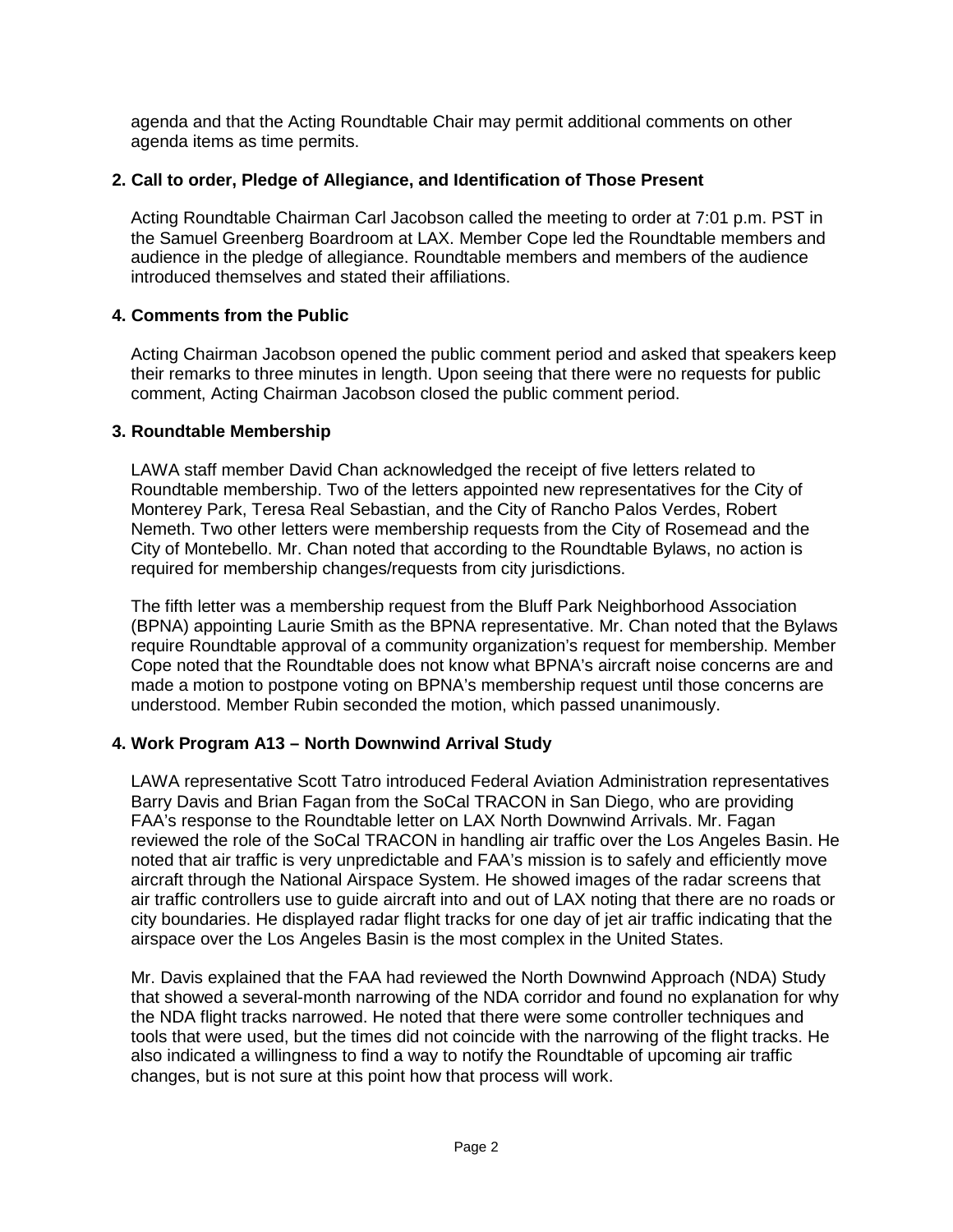Mr. Fagan described the SADDE SEVEN STAR, which brings aircraft onto the NDA, as an on-ramp to LAX airspace. He indicated that aircraft on the STAR are at 7,000 feet above mean sea level (MSL) passing over or near the Santa Monica VOR and then descend to 2,600 feet MSL in order to ensure the required separation from aircraft on final approach from the east. He explained that the required separation from other aircraft is 3 nautical miles horizontally or 1,000 feet vertically. He showed an image depicting a sample of flight tracks for October 31, 2016 during Instrument Flight Rules (IFR) conditions, which typically cause the Extended Downwind Approach (EDA). He explained that if pilots cannot see other aircraft, FAA must provide the required separation. He noted that FAA would prefer not to use the EDA, as controllers have to handle each aircraft longer and it uses more fuel and creates more air emissions. He also noted that controllers are seeing operations in real time and do not have the benefit of visual landmarks such as streets. Therefore, it is impossible for controllers to detect what appears to them as small changes in flight track locations on the radar screens.

A member asked if the closure of Santa Monica Airport (SMO) would change the NDA altitudes and flight path. Mr. Fagan explained that SMO currently has no effect on the NDA altitudes and flight path, so a closure would not affect the NDA altitudes and flight tracks. A member asked if aircraft could cross the SMO VOR at 10,000 feet or higher. Mr. Fagan explained that crossing the SMO VOR at 10,000 feet or higher would place more aircraft over Monterey Park and points further east due to the descent angles of modern-day aircraft. He noted that extending the NDA approach further east would create a conflict with air traffic at other airports.

A member noted more frequent traffic over La Habra Heights. Mr. Fagan said that air traffic is on the rise again, so the frequency of aircraft operations has been increasing. He noted that air traffic volume is airline industry driven. LAX Airport Traffic Control Tower representative Terry Boyle added that in addition to the increase in aircraft operations, the fleet mix has changed with more large aircraft operating at LAX, which increases spacing requirements between aircraft on the NDA and, in turn, results in increased use of the EDA.

A member explained that the NDA Study concluded that there have been no changes in aircraft operations over Culver City despite the community's perception that aircraft are lower and louder. Another member expressed concern that the EDA issue over Monterey Park had not been resolved. LAWA representative Scott Tatro noted by way of correction that the NDA Study did not conclude there were no changes in aircraft operations: the Study found that the fleet mix has changed over the past six years and that arrivals on the NDA were up 20 percent during that period. He indicated that the EDA has been a community concern since 1998 and a Roundtable Work Program item since the early 2000s.

A member asked if the FAA planned to do additional research to put to bed the issue of why the flight tracks narrowed for a period of several months. Mr. Fagan explained that it would require listening to specific controller instructions, to be in the cockpit to see how the pilots executed the direction, and to see what the winds and weather were at that particular time. He added that these data are no longer available, so the FAA will not be able to provide further clarification on this issue.

Acting Chairman Jacobson opened this item for public comment. Several attendees noted the increased frequency of aircraft operations and noise over Culver City, Malibu, and Monterey Park.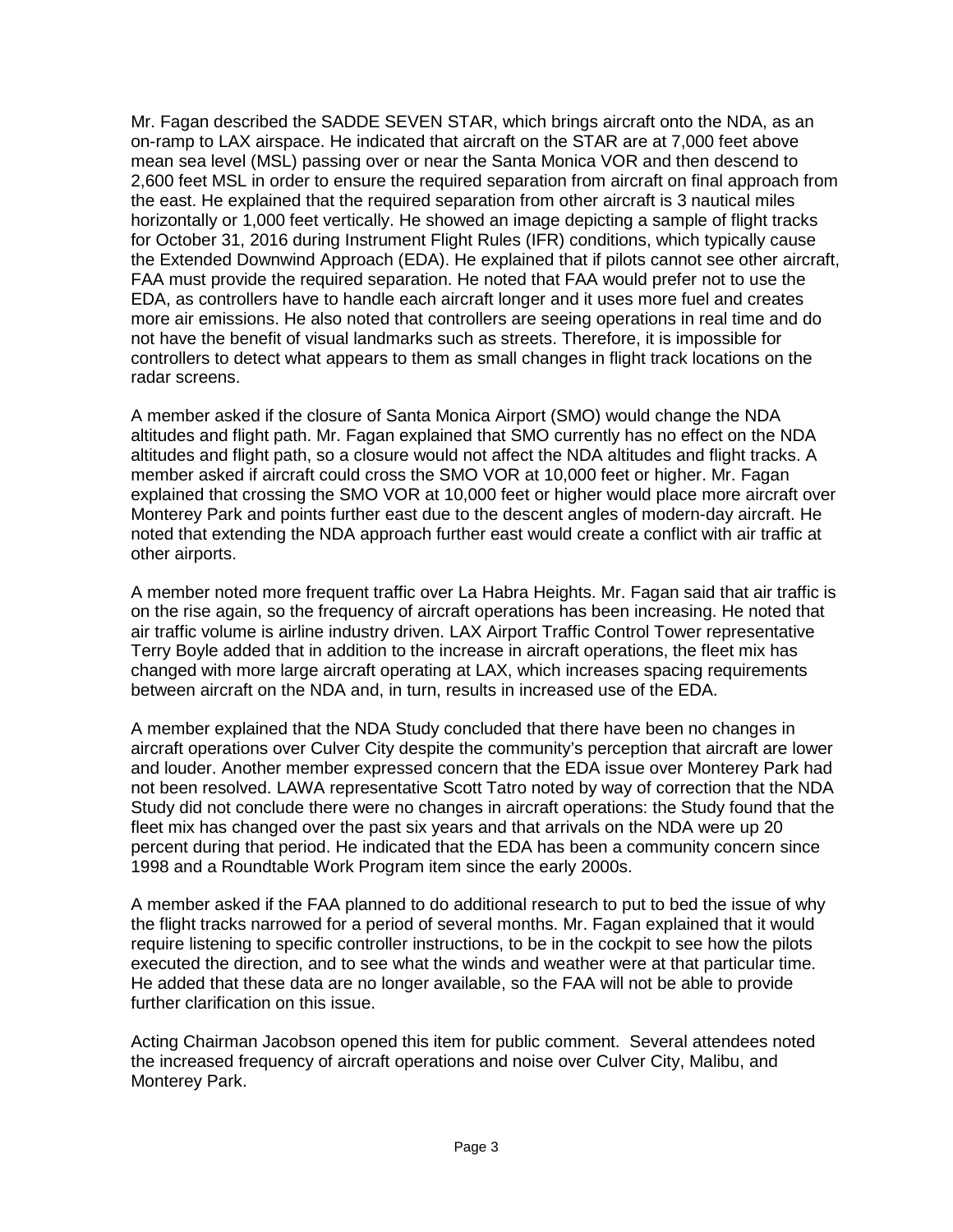The FAA's North Downwind Approach Study Response presentation can be found at [http://www.lawa.org/LAXNoiseRoundTable.aspx.](http://www.lawa.org/LAXNoiseRoundTable.aspx)

## **5. Work Program A7 – Extended Downwind Approach**

Following up on a continued agenda item, Roundtable Facilitator Steve Alverson reviewed the eight measures that had been recommended by Monterey Park resident at the July 13, 2016 Roundtable meeting. Mr. Alverson evaluated each of the recommendations and provided his independent assessment and suggestions for the Roundtable's consideration.

After reviewing Monterey Park recommendations, Mr. Alverson suggested the Roundtable discuss the merits of these recommendations and do one of the following:

- Take action on any one or all of them
- Take no action
- Defer taking action until after Metroplex implementation

LAWA representative Scott Tatro suggested that the Roundtable defer taking action until after the Metroplex implementation to determine whether the proposed North Downwind RNP procedure would provide any benefit. Member Real Sebastian requested that this item be heard no later than the second quarter of 2017.

A resident of Monterey Park requested that the Roundtable meet with the FAA to explore what can be done to address these concerns. LAWA representative Scott Tatro explained that the FAA has addressed all of the concerns that have been raised and explored options to reduce extended downwind approaches through the Metroplex process.

Member Pulido suggested that it might be a good idea for the Roundtable to reach out to Julie Marks, the FAA's new Community Involvement Manager for Airspace Projects, to have her discuss the FAA's strategy to address community concerns that arise after Metroplex implementation.

Member Low suggested that the Roundtable may want to consider encouraging the FAA to implement the Metroplex procedures without delay as they may reduce extended downwind approaches. Mr. Tatro noted that at least two Southern California cities, including Culver City and Newport Beach, have sued the FAA, which could delay Metroplex implementation.

The representatives from Rosemead, Montebello, and La Habra Heights requested that the monthly Extended Downwind Approach statistical report be sent to them by LAWA.

The representatives from Monterey Park and Rosemead asked whether the FAA would be reaching out to the San Gabriel Valley Council of Governments regarding the SoCal Metroplex Project. Mr. Tatro noted that LAWA may consider reaching out to more entities regarding the SoCal Metroplex Project.

The complete presentation related to "Work Program A7 – Review/Consider Monterey Park's Recommendations Regarding Aircraft Overflights" can be found on the Roundtable webpage at [http://www.lawa.org/LAXNoiseRoundTable.aspx.](http://www.lawa.org/LAXNoiseRoundTable.aspx)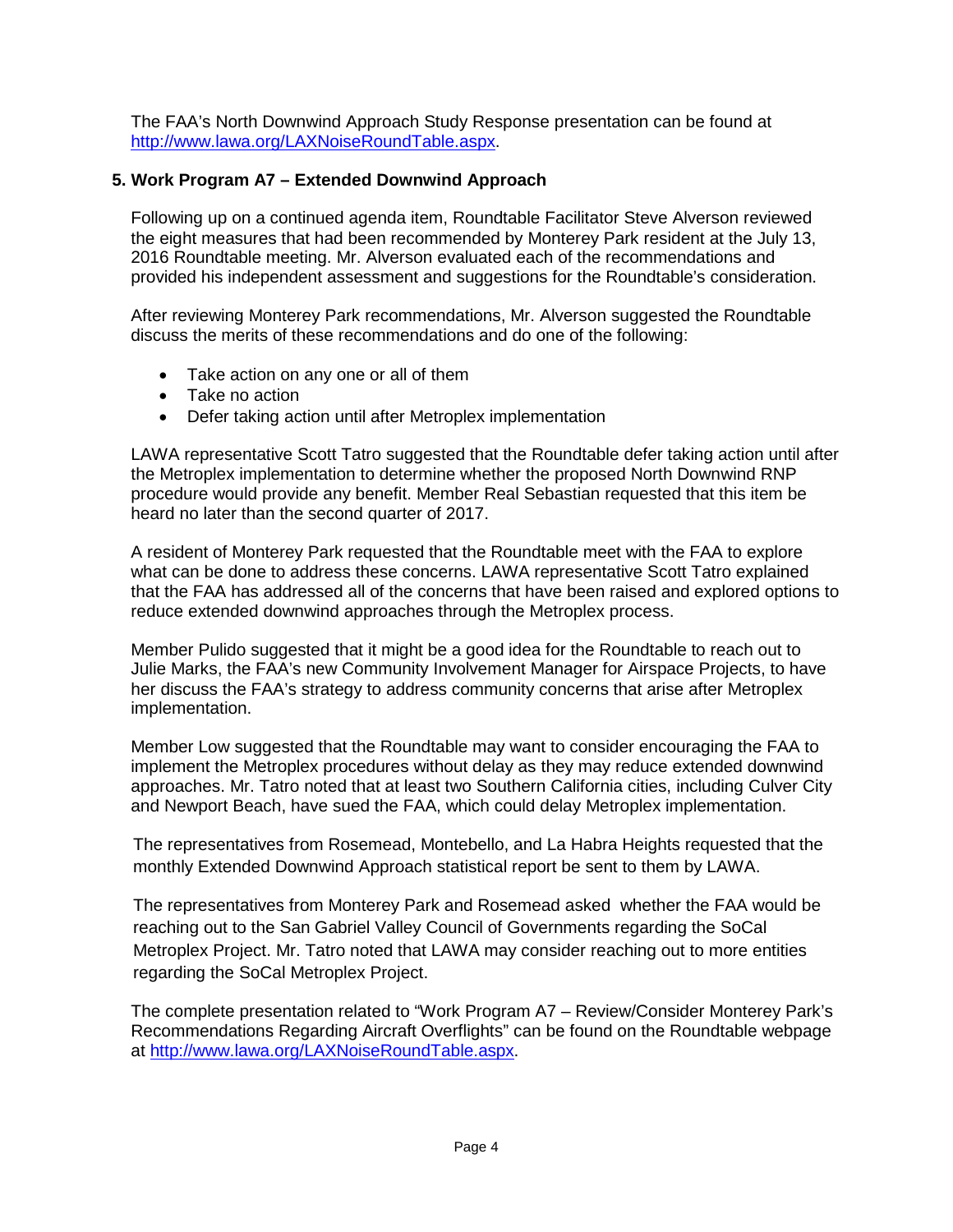### **6. Roundtable Member Discussion**

Member Ghiya requested that the Roundtable consider exploring possible ways to reduce aircraft noise in La Habra Heights at a future meeting.

Member Cope requested that the Work Program be projected on the video screens when specific Work Program items are on the agenda for discussion at future meetings. Member Cope also suggested that the FAA incorporate the runway protection zones into land use planning. Mr. Alverson noted that land use planning falls under the purview of each local municipality.

Mr. Chan noted that LAWA received one response to its Request for Proposals on the Roundtable Facilitator contract, which was from Environmental Science Associates (ESA). He noted LAWA negotiated with ESA and arrived at a three-year, \$300,000 not-to-exceed contract which will go to the Board of Airport Commissioners on November 17, 2016 for approval. He added that the contract includes a provision for additional Roundtable meetings should they be needed.

Member LaMar noted that United Airlines announced plans to modify all of their A-320 family of aircraft with vortex generators to reduce a high-pitched tone that occurs on approach. Mr. Chan noted that working with the airlines at LAX to retrofit their aircraft with vortex generators is Roundtable Work Program Item A12 and LAWA is working to have United give a presentation to the Roundtable on their retrofit program.

Member Nemeth noted an uptick in the frequency of overflights of Ranch Palos Verdes (RPV). LAWA staff member Kathryn Pantoja confirmed that there has been an increase in the number of turboprop overflights over RPV compared to last year due to a new cargo airline called Mokulele Airlines operating at LAX.

## **7. Formal Action Items and Other Requests**

#### **Formal Action Items**

The Roundtable deferred consideration of the Bluff Park Neighborhood Association's request for membership to the January 11, 2017 meeting in order to gain a better understanding from the association about aircraft noise issues affecting their area, as no member of the association was in attendance.

#### **Member Requests**

Roundtable representatives from Rosemead, Montebello, and La Habra Heights requested that the monthly Extended Downwind Approach statistical report be sent to them by LAWA.

Member Pulido requested that the FAA's new Community Involvement Manager for Airspace Projects, Julie Marks, be invited to a future Roundtable meeting to explain her role and the FAA's post-Metroplex strategy for resolving aircraft noise concerns.